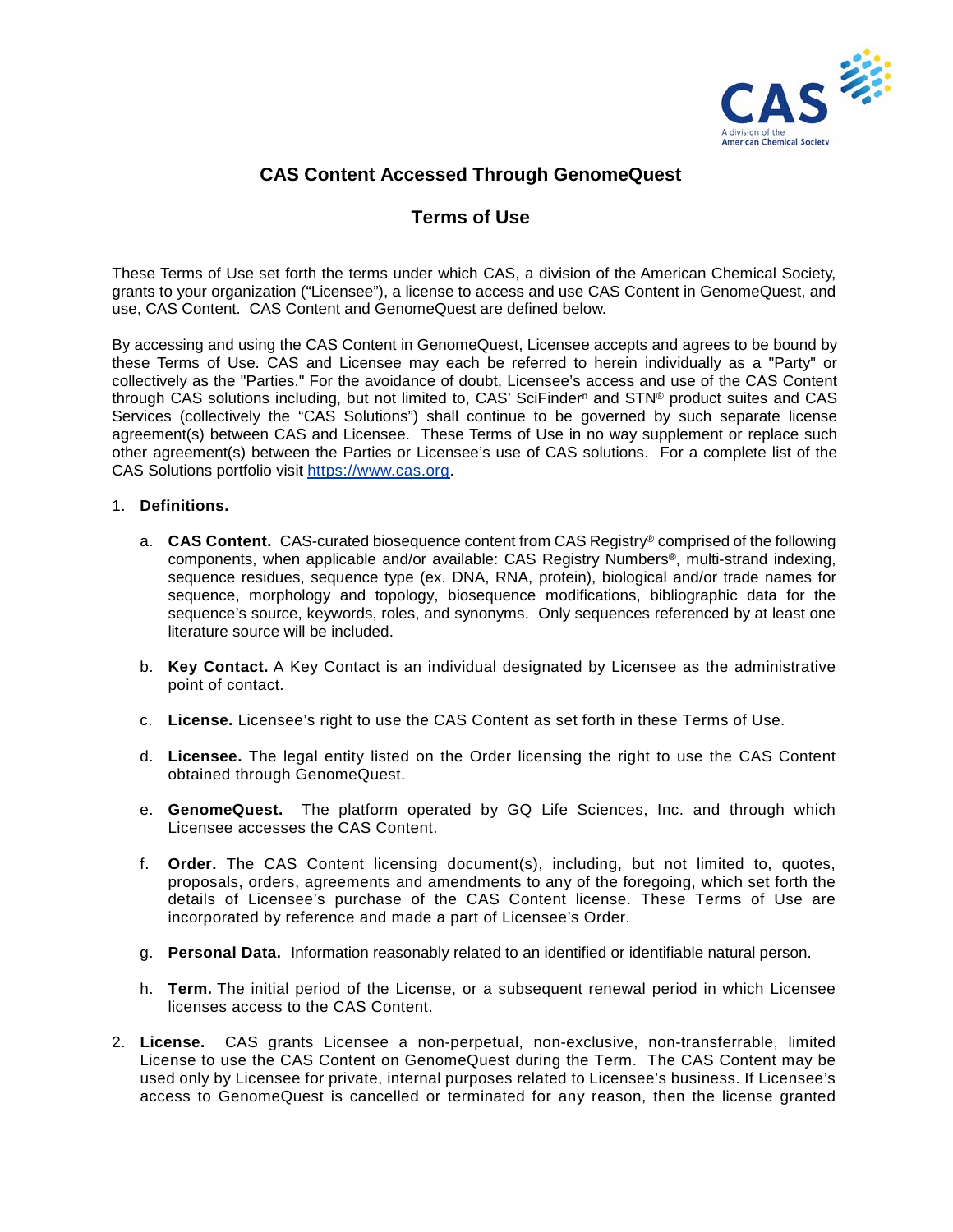herein, including all rights to use the CAS Content, shall terminate immediately. Licensee's right to use the CAS Content is completely stated herein and Licensee has no other or additional rights.

- 3. **Term.** The initial Term of the License is set forth in Licensee's CAS Content Order. This License will automatically renew for a term equal to the immediately preceding Term. Licensee must notify CAS at least thirty (30) days in advance of renewal if Licensee does not desire to continue to license the CAS Content following the end of a Term.
- 4. **License Fees.** License fees are solely for Licensee's use of CAS Biosequences accessed via GenomeQuest. Access to GenomeQuest requires a separate license between Licensee and GenomeQuest provider, GQ Life Sciences, Inc. and payment of applicable platform access license fees by Licensee to GQ Life Sciences, Inc. License Fees for the initial CAS Content Term are set forth in Licensee's Order. License Fees are based upon current CAS Content accessible through GenomeQuest. Should CAS materially increase the volume of CAS Content, or make available CAS content other than CAS Biosequences, during a Term, CAS, in its sole discretion, will decide whether or not such additional CAS Biosequences or other CAS content will be provided to Licensee. CAS reserves the right to require payment of additional license fees for such added CAS Biosequences or other CAS content.
- 5. **Invoicing.** Invoices will be in US Dollars. Licensee must pay all invoiced amounts in accordance with payment terms set forth on the CAS invoice. CAS Content license fees are non-refundable. If Licensee fails to timely pay the license fees, CAS may, in its discretion, instruct GQ Life Sciences, Inc. to disable CAS Content access through GenomeQuest until receipt by CAS of all then-due CAS Content license fees. If Licensee has requested, and CAS has approved, providing Licensee's invoice to a third party for payment, in the event such third party fails to submit payment to CAS, Licensee remains fully liable for the amount of the unpaid license fees.
- 6. **Customer Support.** Licensee may request [CAS Customer Center](https://www.cas.org/contact) support during regular service hours at no additional charge.
- 7. **Key Contact.** CAS requires Licensee designate at least one individual to serve as Licensee's administrative point of contact with CAS. Licensee will provide CAS with updated contact information immediately if an administrative contact is added or changed.

The Key Contact will serve as CAS' first point of contact for any questions or usage issues with regard to the CAS Content. In the event CAS contacts the Key Contact regarding actual or potential unauthorized use of the Content pursuant to these Terms of Use, the Key Contact and Licensee will use their best efforts to assist CAS in investigating and resolving such issues.

8. **Information Use Policy.** The CAS Information Use Policy, available at [https://www.cas.org/legal/infopolicy,](https://www.cas.org/sites/default/files/documents/Information-Use-Policy.pdf) and incorporated herein by reference, describe the permissible use of the CAS Content. Such policies may be changed at the discretion of CAS.

## 9. **General Provisions.**

- a. **Mergers/Acquisitions & Divestures**. Any company which Licensee obtains a majority ownership in may not participate under this License without the prior written consent of CAS. If Licensee divests itself of a majority ownership in any Affiliate, such Affiliate may no longer participate under this License. For the purposes of these Terms of Use, "Affiliate" is defined as an organization which is greater than fifty percent (50%) owned or controlled by Licensee.
- b. **Ownership.** The copyright and title to all property interests in or to the CAS Content are in, and will remain with, the ACS as owner, and these Terms of Use does not grant Licensee any right of ownership. Licensee is prohibited from making any modifications, adaptations, enhancements, decompilations, changes or derivative works of, or to, the CAS Content.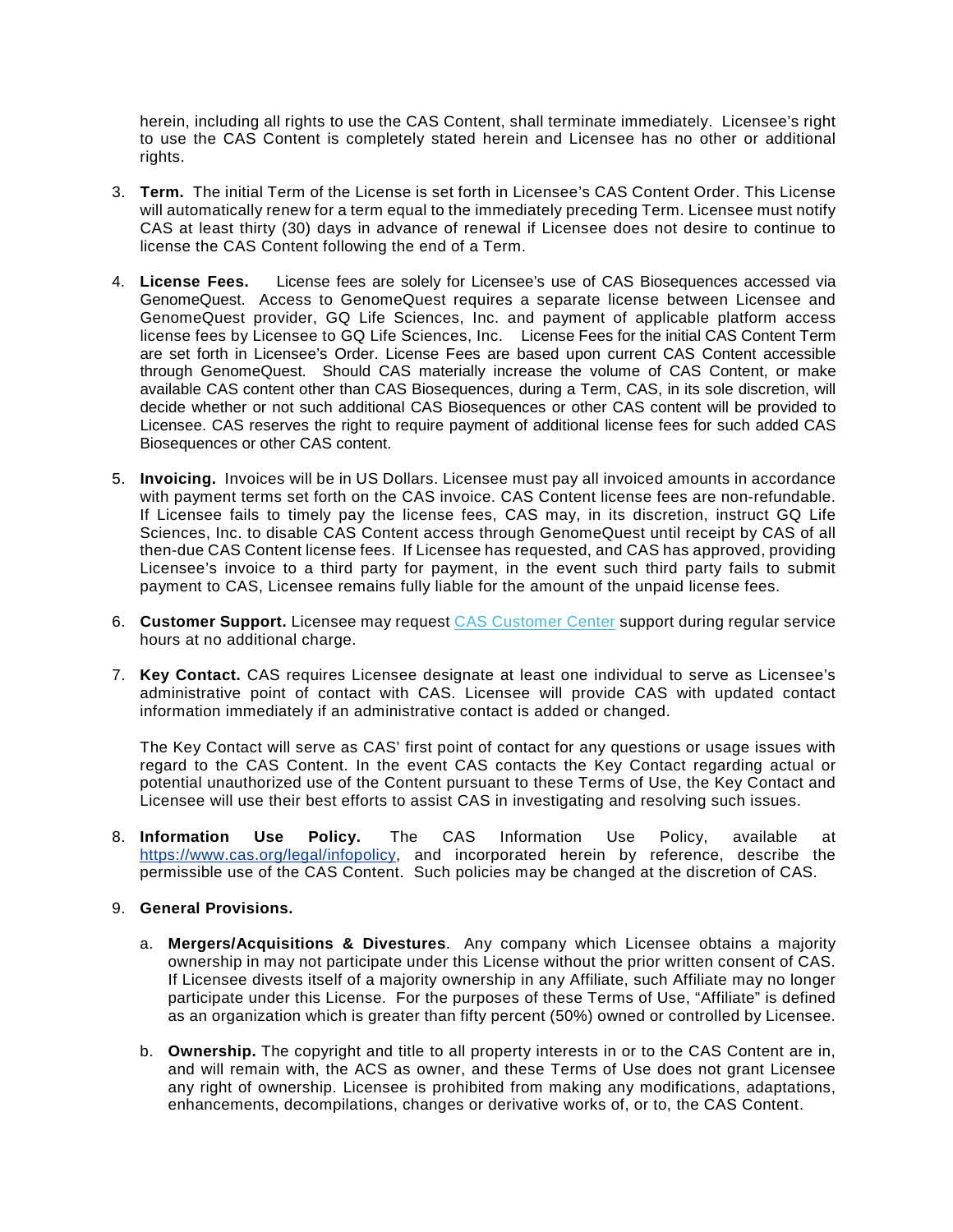- c. **Confidentiality.** Licensee and CAS both agree to keep all Order terms confidential as if it were each party's own confidential information.
- d. **Warranty and Liability Disclaimers.** The CAS Content is provided as-is without warranty. CAS DOES NOT MAKE ANY WARRANTIES, EXPRESS OR IMPLIED, INCLUDING ANY IMPLIED WARRANTIES OF MERCHANTABILITY AND FITNESS FOR A PARTICULAR PURPOSE. WITH RESPECT TO THE CAS CONTENT AND ALL INFORMATION SUPPLIED TO LICENSEE PURSUANT TO THESE TERMS OF USE AND/OR ORDER, CAS DOES NOT WARRANT ACCURACY OR COMPLETENESS, IS NOT RESPONSIBLE FOR ERRORS AND OMISSIONS, DOES NOT REPRESENT THAT THE USE OF THE CAS CONTENT OR OTHER INFORMATON SUPPLIED OR SERVICES RENDERED IN CONNECTION WITH THESE TERMS OF USE OR ORDER WILL NOT INFRINGE THE INTELLECTUAL PROPERTY RIGHTS OF A THIRD PARTY, AND IS NOT LIABLE FOR DAMAGES OF ANY KIND (INCLUDING WITHOUT LIMITATION LOSS OF PROFITS) ARISING OUT OF ANY SERVICES RENDERED OR CAS CONTENT, INFORMATION OR PRODUCTS PROVIDED, OR ANY FAILURE TO RENDER SERVICES OR PROVIDE CONTENT, INFORMATION OR PRODUCTS PURSUANT TO, OR IN ANY WAY ARISING FROM, THESE TERMS OF USE OR ORDER.

FOR THE AVOIDANCE OF DOUBT, LICENSEE WAIVES ANY AND ALL CLAIMS AGAINST CAS, AND CAS DISCLAIMS ANY AND ALL LIABILTY, WITH REGARD TO (1) LICENSEE'S ACCESS AND USE OF GENOMEQUEST AND ALL CONTENT CONTAINED THEREIN, (2) LICENSEE'S RELATIONSHIP WITH GQ LIFE SCIENCES, INC. AND (3) ANY LICENSES, AGREEMENTS OR OTHER CONTRACTUAL RELATIONSHIPS UNDER WHICH LICENSEE AND GQ LIFE SCIENCES, INC. ARE PARTIES.

- e. **Privacy.** Each party acknowledges and agrees that both parties may be required to comply with certain data protection, privacy, and/or information security laws, rules, regulations, or guidelines enforced in the jurisdictions in which Licensee and Licensee's users utilize the CAS Content related to the collection and processing of Personal Data, including, without limitation, the European Union General Data Protection Regulation (the "Privacy Laws"). Licensee agrees that CAS may collect, use, and otherwise process Personal Data in accordance with CAS privacy policies, incorporated herein by reference, and made available at <https://www.cas.org/legal/privacy> (the "CAS Privacy Policy"). Each party agrees to employ appropriate administrative, physical and technical safeguards designed to protect the Personal Data submitted to CAS. Each party shall promptly notify the other party in the event of an unauthorized use, disclosure, collection, or access of Personal Data (an "Incident"). Licensee acknowledges and agrees that any such notification to Licensee's impacted CAS Content users or other data subjects related to an Incident may be performed through electronic communication directed to the email address associated with Named Users or other data subjects, if known.
- f. **General Terms.** Should any part of these Terms of Use be unenforceable, all other provisions will not be affected. If either party does not exercise any right provided for in these Terms of Use, this does not mean that such party waives the right to exercise it in the future. Neither CAS nor Licensee may assign or sublicense, without the other's prior written consent, any rights, duties, or obligations under these Terms of Use to any person or entity, in whole or in part. Licensee must notify CAS thirty (30) days in advance in writing of any change in ownership of Licensee. These Terms of Use shall be governed by the laws of and interpreted by the courts of the District of Columbia of the United States of America. Licensee is responsible for all risks and costs associated with use of the CAS Content, including any and all applicable taxes and duties, such as local, use, value-added, or sales tax, and custom duties.

The foregoing GENERAL PROVISIONS shall survive the termination of these Terms of Use and any applicable Order access for any reason.